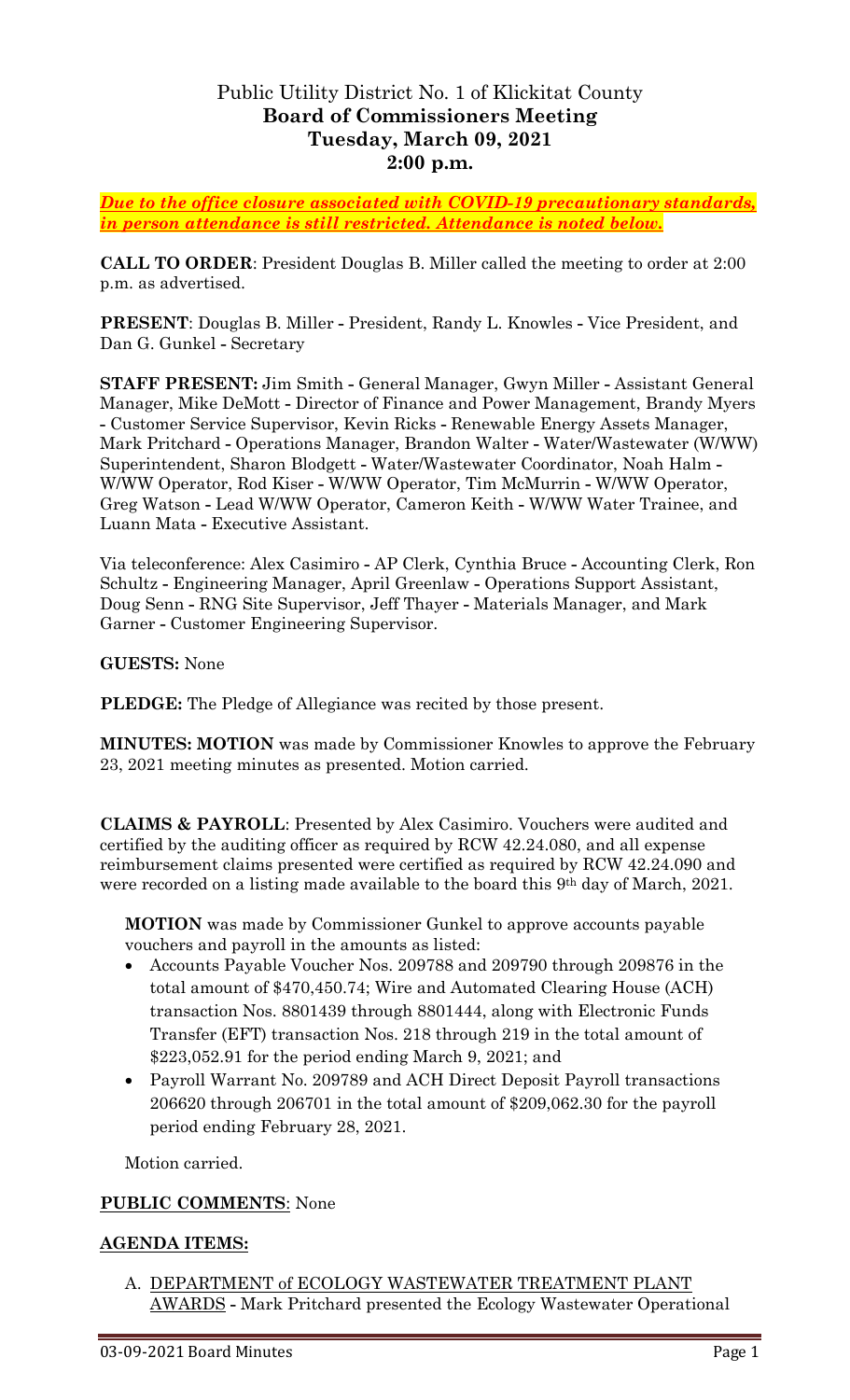Excellence awards to the Water/Wastewater department employees. Mark read the comments from Erik Van Doren of Ecology. Erik asked that the department staff be recognized for their continued excellence in maintaining these systems above the Department of Ecology reporting requirements. The recognition awards program was established in 1995. Klickitat County's Dallesport facility, which is operated and maintained by KPUD, is receiving its 2nd consecutive award, Wishram received its 11th consecutive award, Klickitat received its 12th consecutive award and Lyle received its 14th consecutive award. Commissioner Miller stated that he recalls when these systems were purchased and how much effort was placed in bringing these systems into compliance. He wanted to recognize the effort he knows it took to get these facilities in good operating order, and the commitment it takes to keep systems like the Lyle wastewater treatment plant operating for 14 years under these strict standards which are difficult standards to uphold. Commissioner Knowles wanted to recognize the professional effort each employee contributes to these projects, which is the foundation of these awards. Commissioner Gunkel wanted to recognize that when the decision was made to take over these wastewater systems, they came to us underfunded and under maintained. Without the performance of these individuals and their predecessors, these investments could have adversely impacted our utility. The board thanked the group for their continued efforts.

# **REPORTS:**

**Renewable Energy Assets February update -** Kevin Ricks presented the department report for February. He reviewed two outages during the month. One was a PLC communication card failure, which was replaced and resolved the issue. The second was when the pressure transmitter on compressor 554 froze. Modifications to the installation were made to prevent a recurrence and the failed transmitter replaced. Republic, KPUD and Loci Controls continues to make progress on the automated well head project, however, the installation date has been pushed back to the week of April 26th due to delays caused by the Texas natural disaster event. Staff continues to pursue potential projects to maximize the value of the RNG facilities such as H2 electrolyzers, CO2 methanation and carbon sequestration.

Kevin and Mike DeMott also gave a presentation on the McNary elevator/stairs project. Given what we have reviewed so far, staff does not support the current project as proposed. The original purpose of the project was to resolve issues with a non-functioning Army Corps of Engineers elevator which has since been repaired and is now functioning. The board gave direction that they also do not support the project and to have further discussions with Northern Wasco County PUD.

**Power and Finance February update -** Mike DeMott discussed the refinance activities. Resolution 1801 was presented to the board. This RNG debt refinance option is through North Cascades Bank. It is set up under a 15-year payback with no prepayment penalty after the third year. The rate was locked in at 3.1% with a closing date of April 15. Had we not locked this rate in when we did, the interest rate today likely would be 3.4%.

The 2015A bond refinance is in the final stages. Terms are still being negotiated. Mike plans to bring resolution 1802 to our next meeting for review. The current January financial statement does not reflect any financing adjustments, but if we refinance both bonds, we expect our debt service coverage (DSC) to be 1.65.

The commissioners requested that staff propose finance policy language that specifically addresses how we will determine the level of accelerated repayment of debt to meet requirements established by the board. Commissioner Gunkel suggested that we consider tying accelerated repayment to delivered RNG volumes.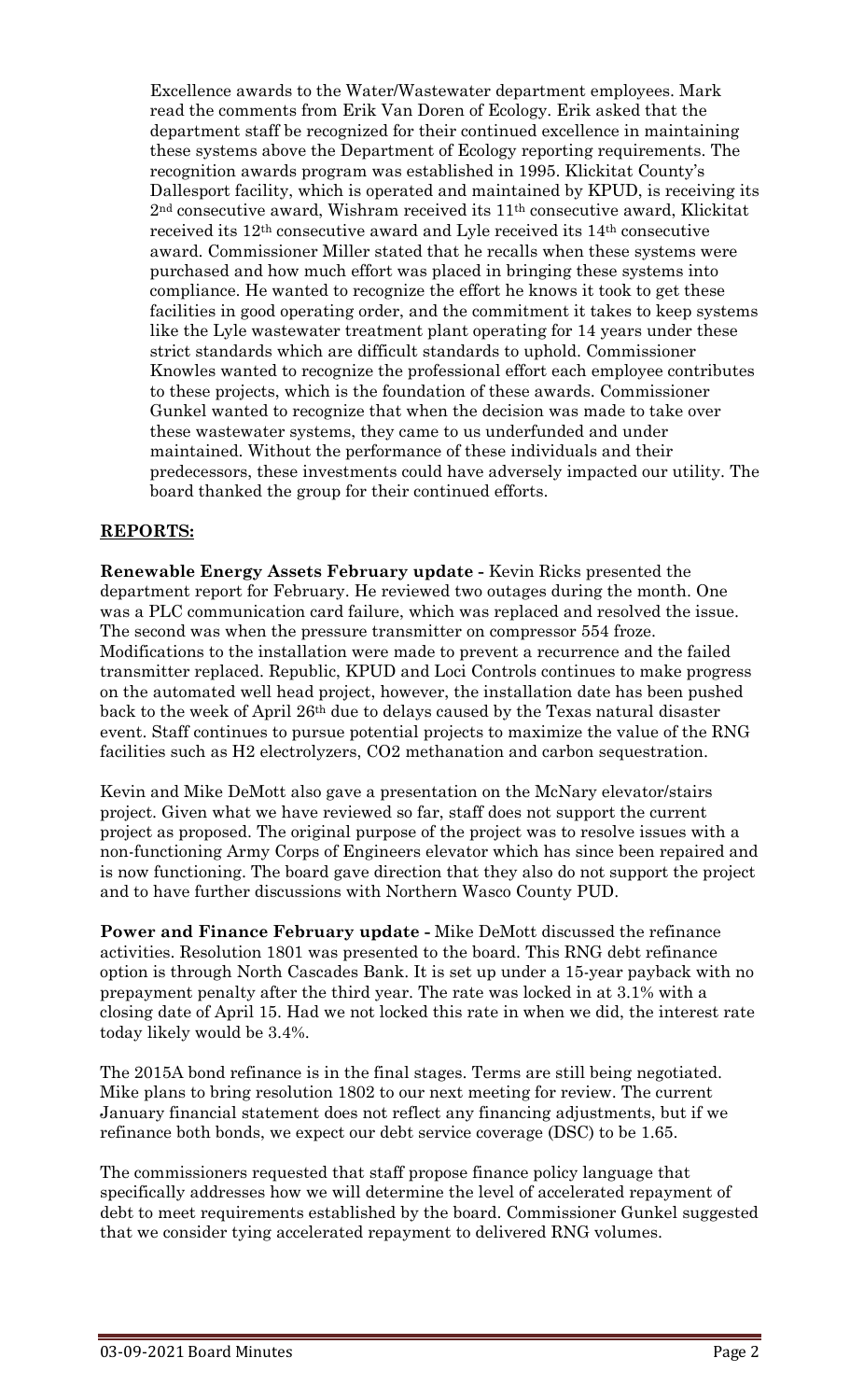# **AGENDA ITEMS Cont.:**

B. RESOLUTION 1801 RNG DEBT REFINANCE **-** After thorough review by bond council, financial advisors and staff, **MOTION** was made by Commissioner Gunkel to approve Resolution 1801 authorizing the Renewable Natural Gas project debt refinance. Motion carried.

# **REPORTS Cont.:**

**January Financial Update -** Brandy Myers and Mike DeMott presented the January Financial update. There have not been any significant changes to the 2021 forecast at this point. There were four revenue forecast adjustments discussed. There is an electric retail revenue variance attributed to the budget containing a 1.5% electric rate increase that was not implemented. The year-end forecast will be updated to reflect this outcome. Mild December and January weather have also contributed to revenue lower than budget for January and decreased power supply expenses. Our expected Low Carbon Fuel Standard revenue not received in 2020 is reflected in a line added to the cash flow statement. Lastly, RNG revenue for January reflects production volumes not reaching budget levels. We will reevaluate production estimates over the next few months and expect to see an increase with weather change and the implementation of the LOCI monitoring system. Costs for materials continue to rise and lead times are increasing as well so we will continue to watch this trend. Our year-end forecasted DSC is currently 1.23 and upon completion of debt refinancing our DSC forecast increases to 1.69. Finally our forecasted yearend day's cash on hand is 191, after the refinance is complete, it increases to 220 days.

**COMMISSIONER DOUGLAS MILLER -** Commissioner Miller stated that he will call in for the April 27 commission meeting. On behalf of the board, he wanted to thank Chris Evans and our IT department for all of their efforts keeping us safeguarded from online threats.

**COMMISSIONER RANDY KNOWLES -** Commissioner Knowles will attend the Public Utility Risk Management Services meeting at the end of March. Commissioner Knowles may attend the March 23 commission meeting remotely. Information for remote attendance will be provided.

**COMMISSIONER DAN GUNKEL -** Commissioner Gunkel provided an update on the Columbia Generating Station. The system has been performing at a high level under the direction of Brad Sawatzky. He will be retiring at the end of June. Commissioner Gunkel noted that in his opinion, finding a replacement for Brad may be challenging due to the high performance standards that have been achieved at this location. This system has been performing very well and provides capacity to our area when we need it at a very reasonable price.

**ASSISTANT GENERAL MANAGER -** Gwyn Miller presented the current operational update.

- COVID-19 updates:
	- o The Energy Emergency Management group updates have been extremely informative. At this time, the reopening phases are paused at phase 2. Phase 3 and phase 4 requirements have not been finalized. Fortunately, our metrics statewide are low. We expect to hear what phases 3 and 4 will look like within the next month.
- Staffing **-** With the COVID restrictions, we have not maintained our employee luncheons with new employees. We would like to reinstate those while still keeping to appropriate social distancing. We have several new employees that have not met our board yet and several others who have transitioned into new positions. Staff will devise a plan and will schedule the first luncheon for April 13.